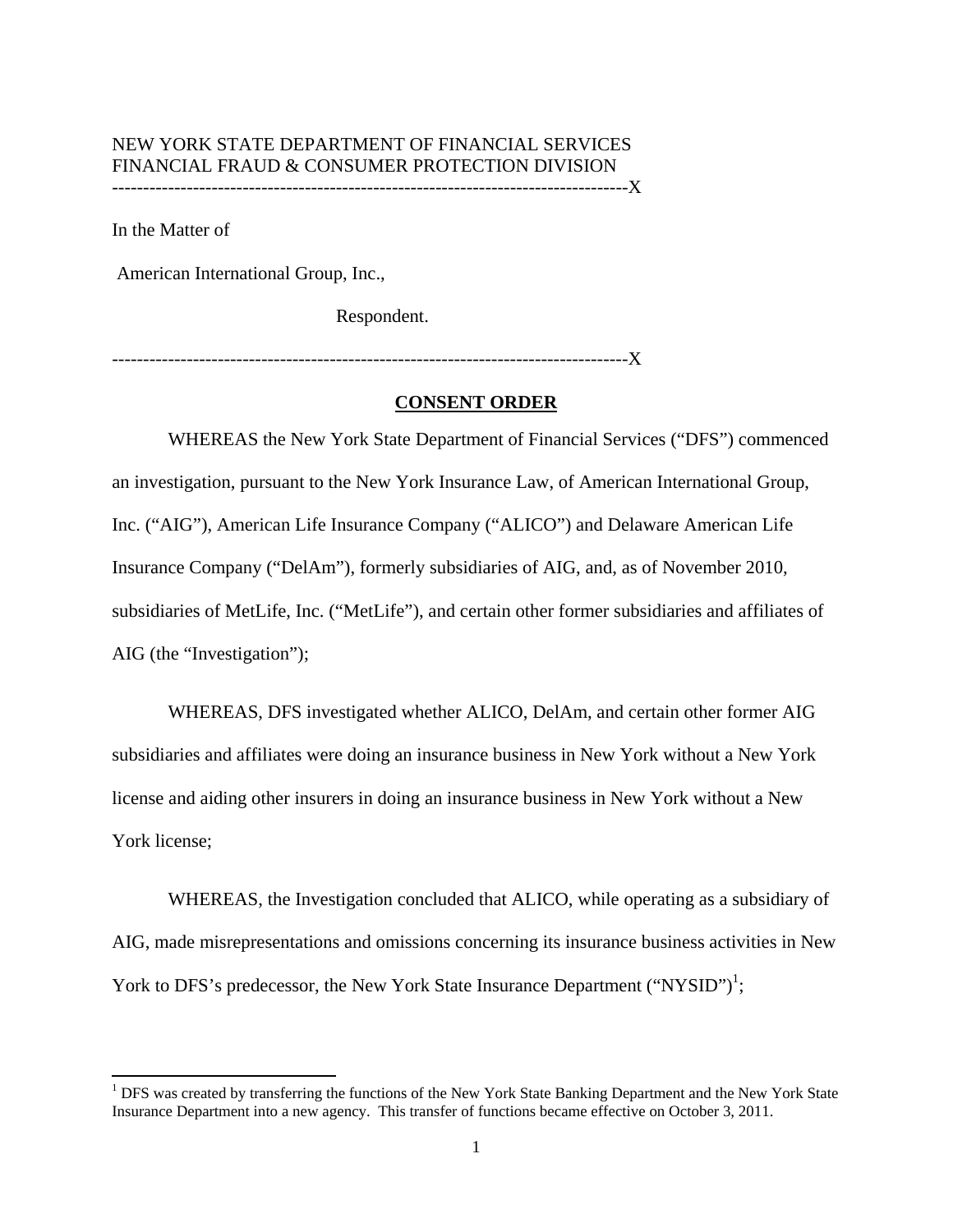WHEREAS, as a result of the Investigation, DFS concluded that ALICO, DelAm and certain other former AIG subsidiaries and affiliates have done an insurance business in New York without a license;

WHEREAS, as a result of the Investigation, DFS concluded that ALICO, DelAm and certain other former AIG subsidiaries and affiliates have solicited insurance business in New York on behalf of insurers unlicensed in New York or otherwise aided such insurers;

WHEREAS, as a result of the Investigation, DFS concluded that ALICO and certain alien insurers have collected approximately \$900 million in premiums (including renewals) from multinational corporations involving contact with its New York sales representatives from 2007 to 2012;

WHEREAS, MetLife, ALICO and DelAm entered into a Consent Order with DFS on March 31, 2014 (the "MetLife Consent Order"), which resolved various law violations set forth in that order;

WHEREAS, this Consent Order contains DFS's findings, and the relief agreed to by DFS and AIG.

NOW, THEREFORE, DFS and AIG are willing to resolve the matters cited herein. DFS finds as follows:

#### **FINDINGS**

DFS's findings ("Findings") are as follows: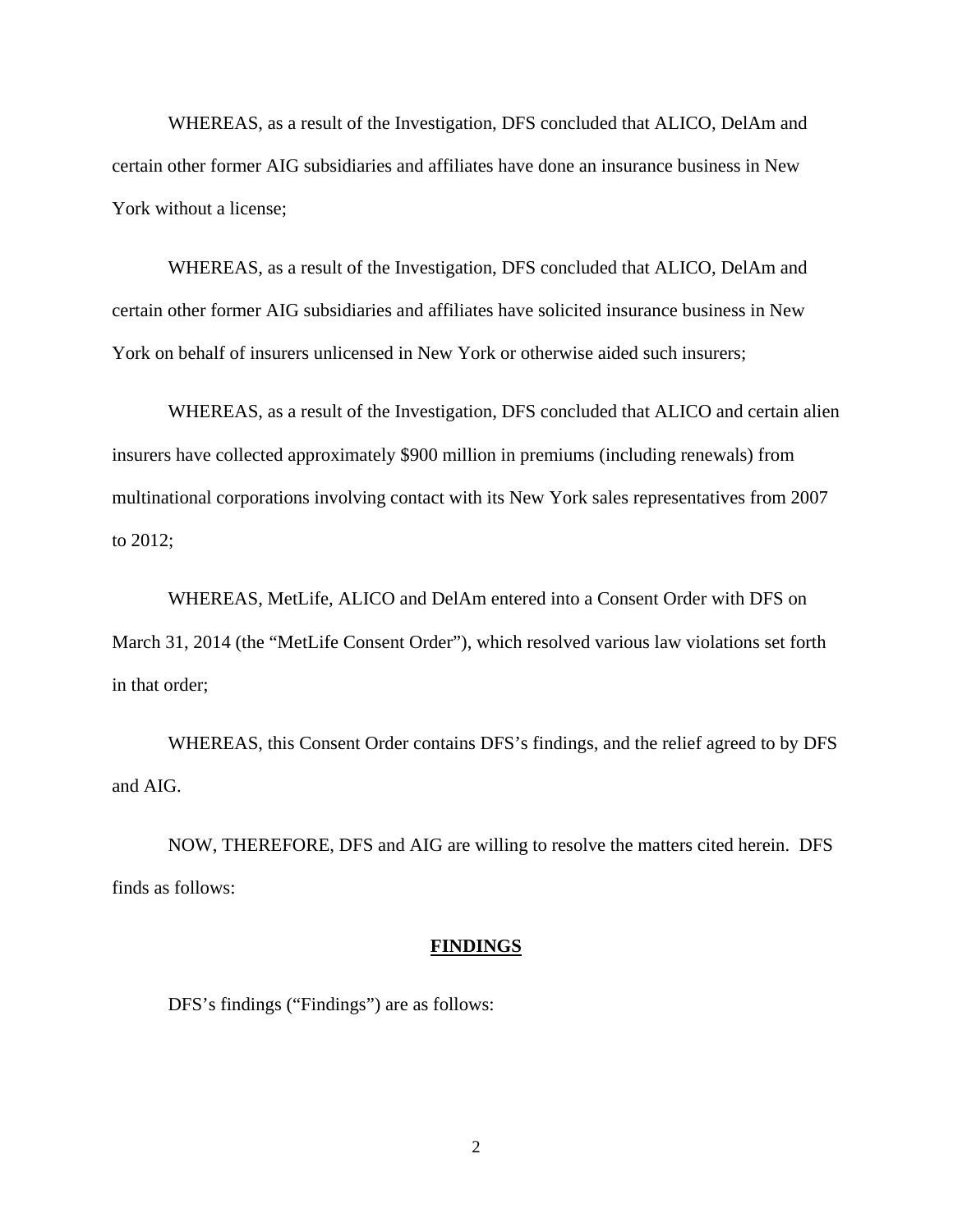#### **RELEVANT ENTITIES**

- 1. AIG is a major insurance and financial services company, operating in more than 130 countries and jurisdictions. AIG offers life insurance networks to commercial, institutional and individual customers. AIG also provides retirement services, financial services and asset management to clients worldwide. On March 8, 2010, AIG announced an agreement with MetLife to sell ALICO and DelAm to MetLife for \$15.5 billion. On November 1, 2010, MetLife completed its acquisition of ALICO and DelAm for \$16.2 billion, consisting of \$7.2 billion in cash and \$9.0 billion in MetLife equity and other securities (the "Acquisition").
- 2. ALICO is a Delaware insurance company founded in 1921. ALICO is licensed in the United States only in Delaware. ALICO, through its network of foreign branches, subsidiaries and affiliates, sells life insurance, annuities, accident and health insurance and, in the past, other types of insurance, in more than 50 countries and regions, including Japan, Europe, the Middle East, South Asia, and the Caribbean. The insurance sold through ALICO included group life, disability, medical plans that companies offer their employees and pension plans. ALICO is not now, nor has it ever been, licensed to do an insurance business in New York.
- 3. DelAm is a Delaware life insurance company founded in 1964. DelAm was not licensed to do an insurance business in New York for any period prior to January 1, 2013 (AIG sold ALICO and DelAm to MetLife on November 1, 2010).
- ALICO and DelAm. 4. MetLife is a holding company incorporated in Delaware and holds all of the capital stock of
- 5. The Group Management Division of AIG, and later the Global Employee Benefits Group at MetLife (collectively "GMD"), was responsible for soliciting and selling insurance to multinational companies on behalf of DelAm and ALICO's foreign branches, subsidiaries

3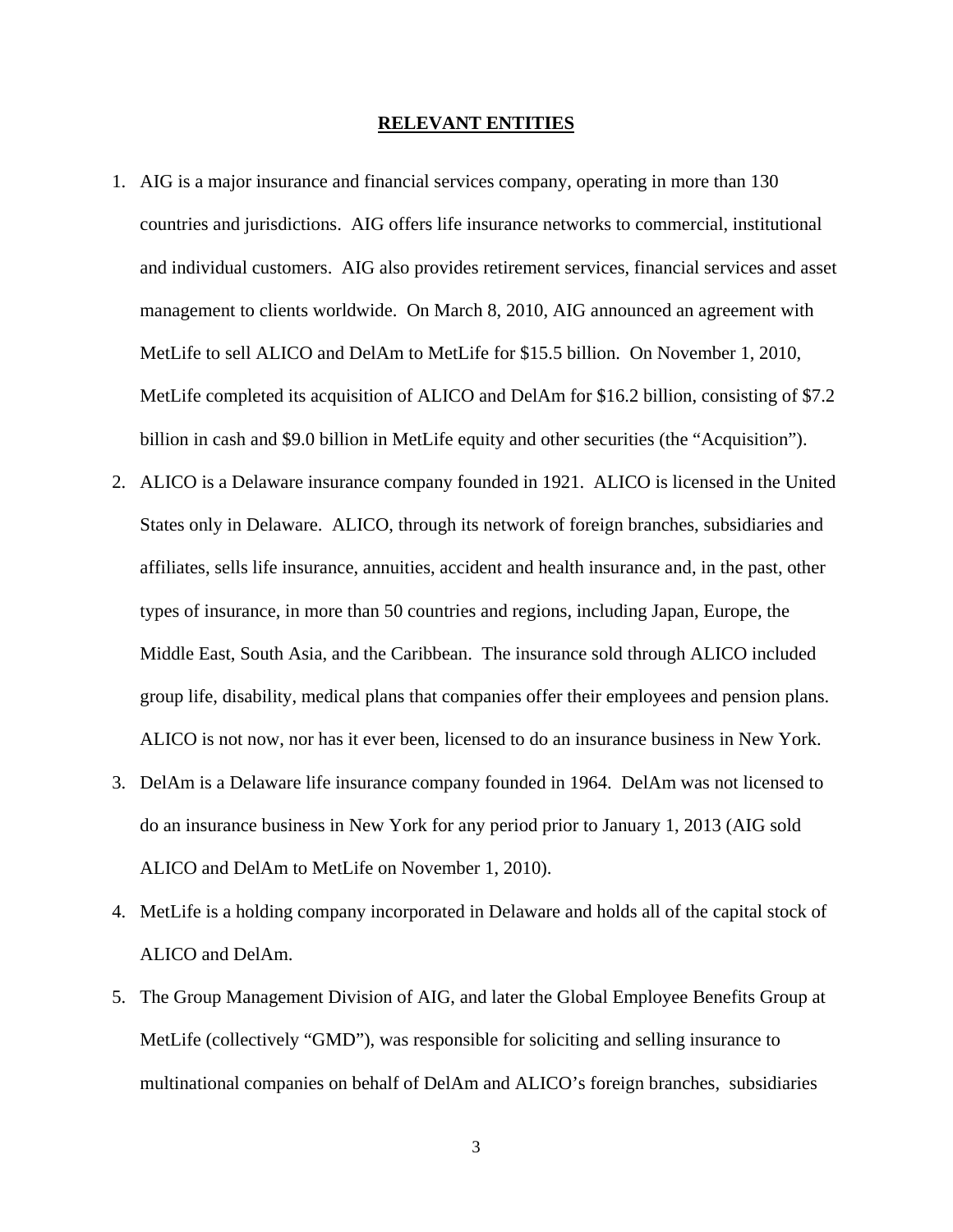and affiliates as well as insurers unrelated to ALICO and DelAm. Prior to the Acquisition, GMD's personnel were located at 70 Pine Street, New York, New York and Wilmington, Delaware. At various times over at least the last twenty years, GMD personnel were employees of AIG, ALICO, American General Life Insurance Company, MetLife Group, Inc., and upon information and belief, DelAm.

#### **FACTUAL BACKGROUND**

### **ALICO's Intentional Misrepresentations and Omissions to the NYSID**

- 6. ALICO, while operating as a subsidiary of AIG in 2009, made intentional misrepresentations and omissions to NYSID concerning its insurance business activities in New York.
- 7. On July 14, 2009, ALICO's in-house and outside counsel made a presentation to then Acting Superintendent of Insurance, Kermitt Brooks. The presentation materials specifically stated that, with respect to ALICO: "No Insurance Operations Conducted in New York."
- 8. Following the meeting with NYSID, ALICO's outside counsel, in a letter to NYSID dated July 21, 2009, specifically represented to NYSID on behalf of ALICO that ALICO was not soliciting insurance business in New York. In pertinent part, the letter states:

ALICO presently has executive offices in the AIG building at 70 Pine Street. The Company does not solicit business in New York nor does its name appear anywhere on the building or in any building directory available to the public. The Company is not listed in any New York telephone directory. The Company's executives and staff in New York do not make, propose to make, issue or deliver any policies or contracts of insurance, underwrite any insurance risks, solicit persons to buy any insurance, bill or collect premiums or any other consideration for contracts of insurance, or adjust any insurance claims. (Emphasis added.)

9. In response to the above letter, NYSID requested additional information regarding the insurance business activities of ALICO. However, ALICO's outside counsel refused to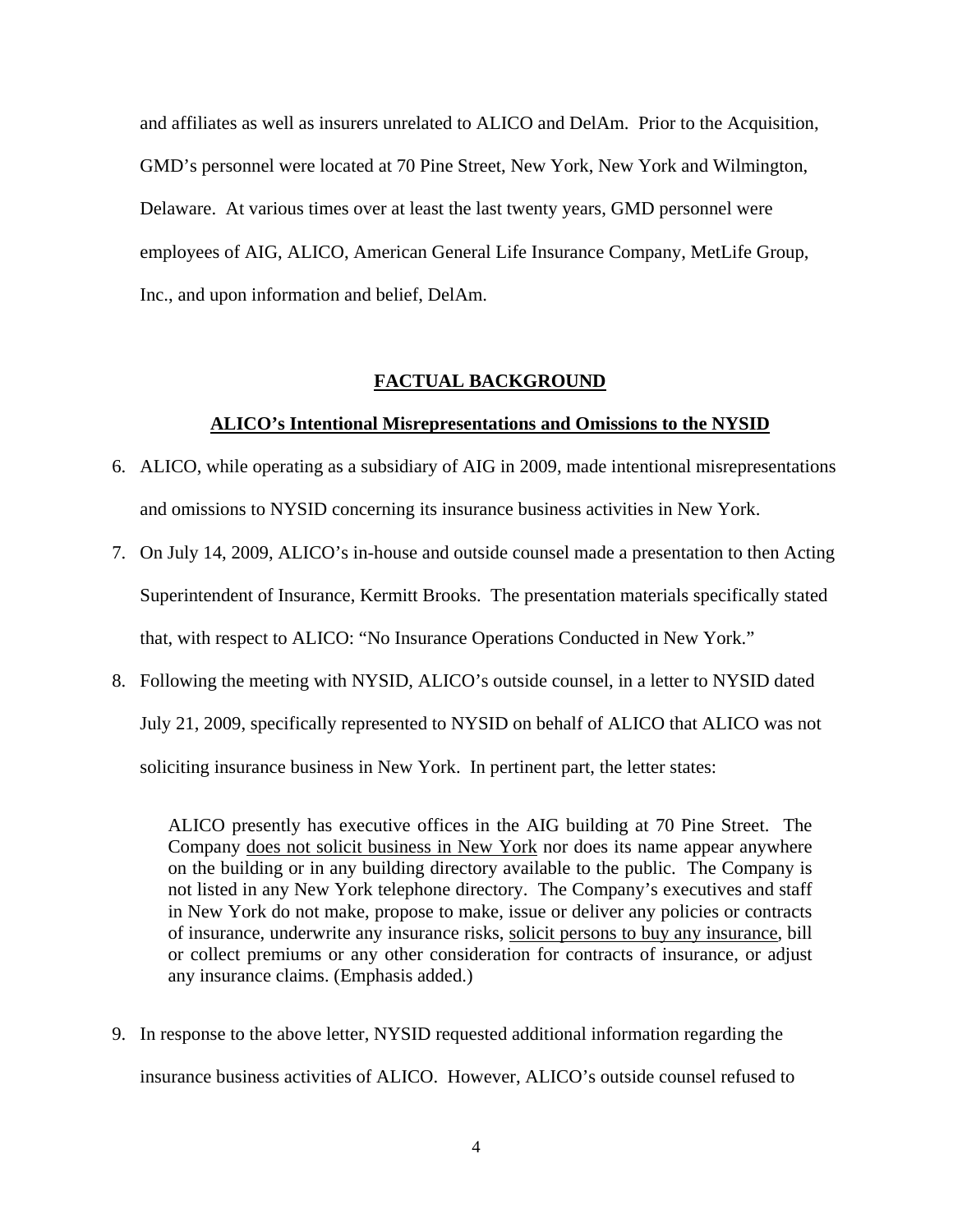provide any additional information. In a letter to NYSID dated September 4, 2009, ALICO's outside counsel, on behalf of ALICO, refused to provide the requested information citing "practical" hurdles in specifying the employees' specific responsibilities. ALICO's outside counsel wrote:

I am writing pursuant to our telephone conversation wherein you asked for greater detail concerning the types of activities in which American Life Insurance Company ("ALICO") employees will engage, as described in my letter to [Rob Easton] of July 17. I have reviewed those descriptions with my client, which described categories of activities, and see no practical way to expand upon them. Obviously it would be an ultimately futile attempt to try and detail the myriad activities involved in "human resources," "strategic planning," "finance operations," "shareholder relations," or "corporate legal advice."

10. Despite ALICO's refusal to provide the requested information, NYSID conditionally concluded that the activities specified in ALICO's letter may constitute permissible "back office" functions under certain circumstances. Specifically, in a letter to ALICO's outside counsel dated November 23, 2009 (the "November 2009 Letter"), NYSID concluded that ALICO's functions "seem" to be "back office" functions that do not constitute engaging in the business of insurance in New York, and thus "may" not require ALICO to have an insurance license. However, NYSID reiterated the various restrictions on ALICO's activities in order to comply with the New York Insurance Law. As such, NYSID conditionally approved the activities provided that ALICO was engaged only in "back office" functions. In the November 2009 Letter to ALICO's outside counsel, NYSID concluded:

Yes. The general function ascribed to the various ALICO executives may come within activities in New York that constitute "back office" functions. Thus, provided that there is no contact with the public, and so long as such functions are primarily ministerial in nature, and do not involve solicitation or sale of insurance or any other activity proscribed by N.Y. Ins. Law § 1102 (McKinney 2006), they are permissible. (Emphasis added.)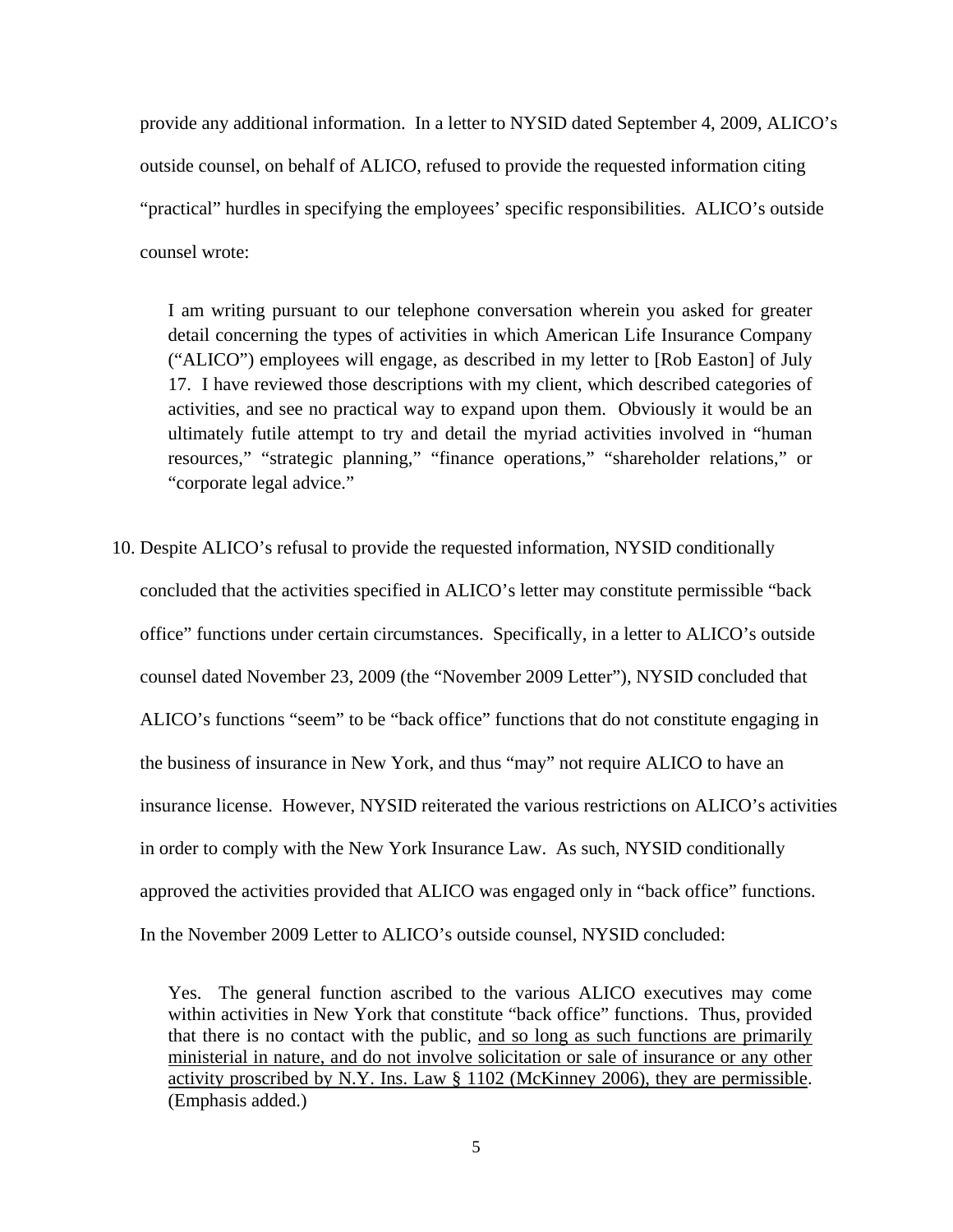11. In the November 2009 Letter, NYSID also provided an analysis that clearly identified to

ALICO the activities that are not permissible under New York law. NYSID wrote to

ALICO's outside counsel:

Insurance Law § 1102(a) is relevant to the inquiry. That statute prohibits any person, firm, association, corporation, or joint stock company from doing an insurance business in this state unless authorized by a license in force pursuant to the provisions of the Insurance Law, or explicitly exempted by the Insurance Law.

In turn, Insurance Law § 1101 defines the acts that constitute doing an insurance business in this state. Insurance Law § 1101(b) provides:

(b)(1) Except as provided in paragraph two, three or three a of this subsection any of the following acts in this state, effected by mail from outside this state or otherwise, by any person, firm, association, corporation, or joint-stock company shall constitute doing an insurance business in this state and shall constitute doing business in this state within the meaning of section three hundred two of the civil practice law and rules:

(A) making, or proposing to make, as insurer, any insurance contract, including either issuance or delivery of a policy or contract of insurance to a resident of this state or to any firm, association, or corporation authorized to do business herein, or solicitation of applications for any such policies or contracts;

 $\mathbb{R}^2$ 

(D) doing any kind of business, including a reinsurance business, specifically recognized as constituting the doing of an insurance business within the meaning of this chapter;

(E) doing or proposing to do any business in substance equivalent to any of the foregoing in a manner designed to evade the provisions of this chapter.

12. In the November 2009 Letter, NYSID also emphasized that merely acting for or aiding an

unlicensed or unauthorized insurer is also a violation of the N.Y. Insurance Law:

Finally, Insurance Law Section 2117 prohibits any person, firm, association or corporation from acting for or aiding unlicensed or unauthorized insurers or health maintenance organizations. (Emphasis added.)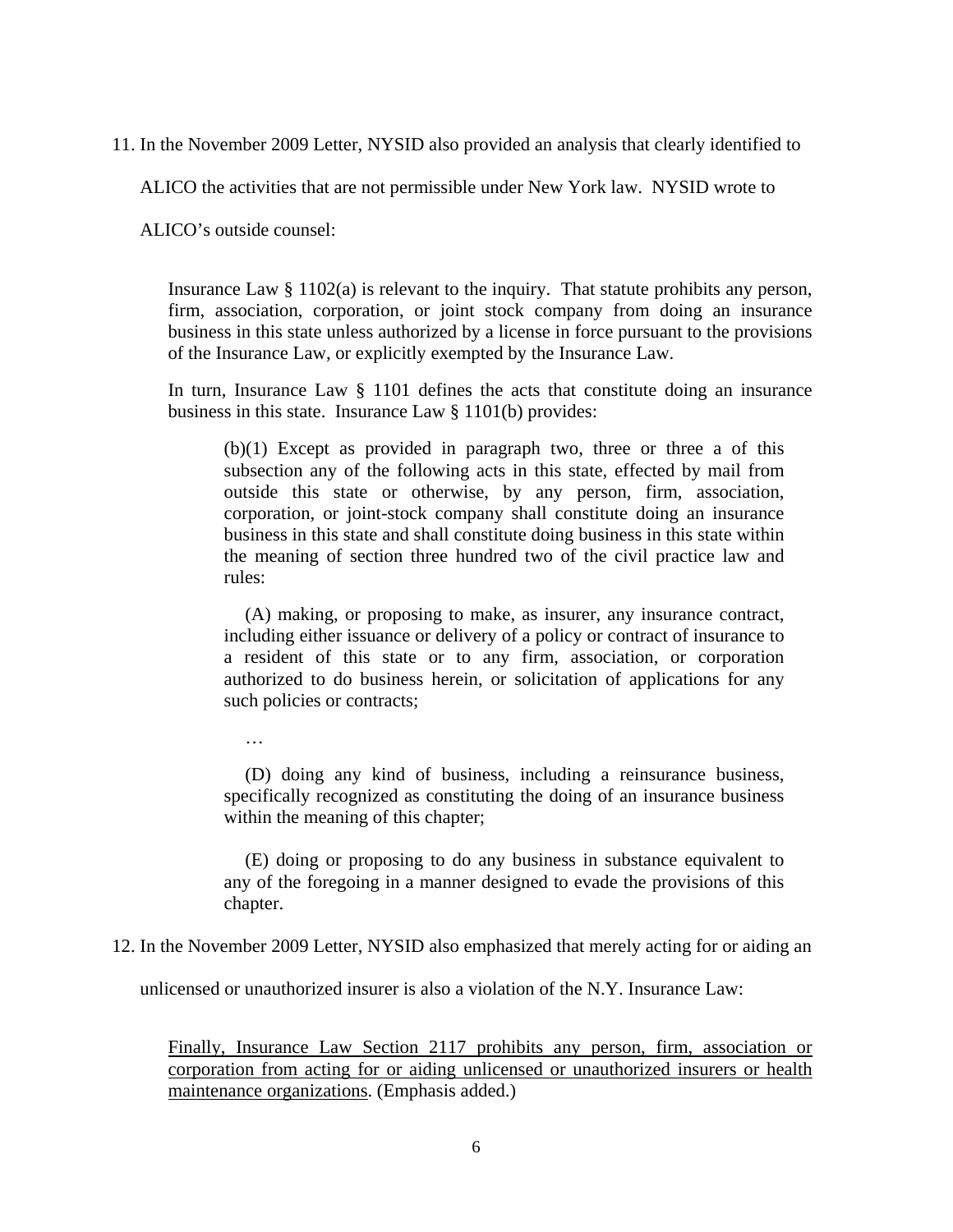### 13. In the November 2009 Letter, NYSID concluded:

The general functions set forth in your July 21, 2009 letter, and ascribed to the various ALICO executives seem to fall within activities in New York that constitute "back office" functions, provided that there is no contact with the public, and so long as they are primarily ministerial in nature, and do not involve solicitation or sale of insurance, or any other activity, proscribed by Insurance Law § 1102. However, given the general nature of your inquiry, OGC is unable at this time to opine definitively about whether any specific activity that any of the executives may perform in New York on behalf of ALICO constitutes the doing of an insurance business.

- 14. As discussed in more detail below, ALICO's insurance activities in New York prior to 2009 and to date, went well beyond engaging in "back office" functions. In fact, ALICO and DelAm were doing an insurance business in New York. Moreover, ALICO and, upon information and belief, DelAm employees, and certain AIG employees and, later, MetLife Group, Inc. employees were aiding unlicensed insurers in the doing of an insurance business in New York.
- 15. Less than four months after receiving the November 2009 Letter, AIG announced the Acquisition.

### **Unlicensed Solicitation of Insurance Business in New York**

- 16. The Investigation has revealed, contrary to the representations of ALICO's counsel, that the following insurance activities have been conducted by ALICO, DelAm, AIG, and MetLife from their respective offices in New York:
	- (a) Sales representatives were based in New York;
	- (b) The sales representatives solicited in New York insurance, including group life, disability, medical plans offered by companies to their employees, and pension plans, on behalf of ALICO and DelAm and their subsidiaries or affiliates, as well as insurers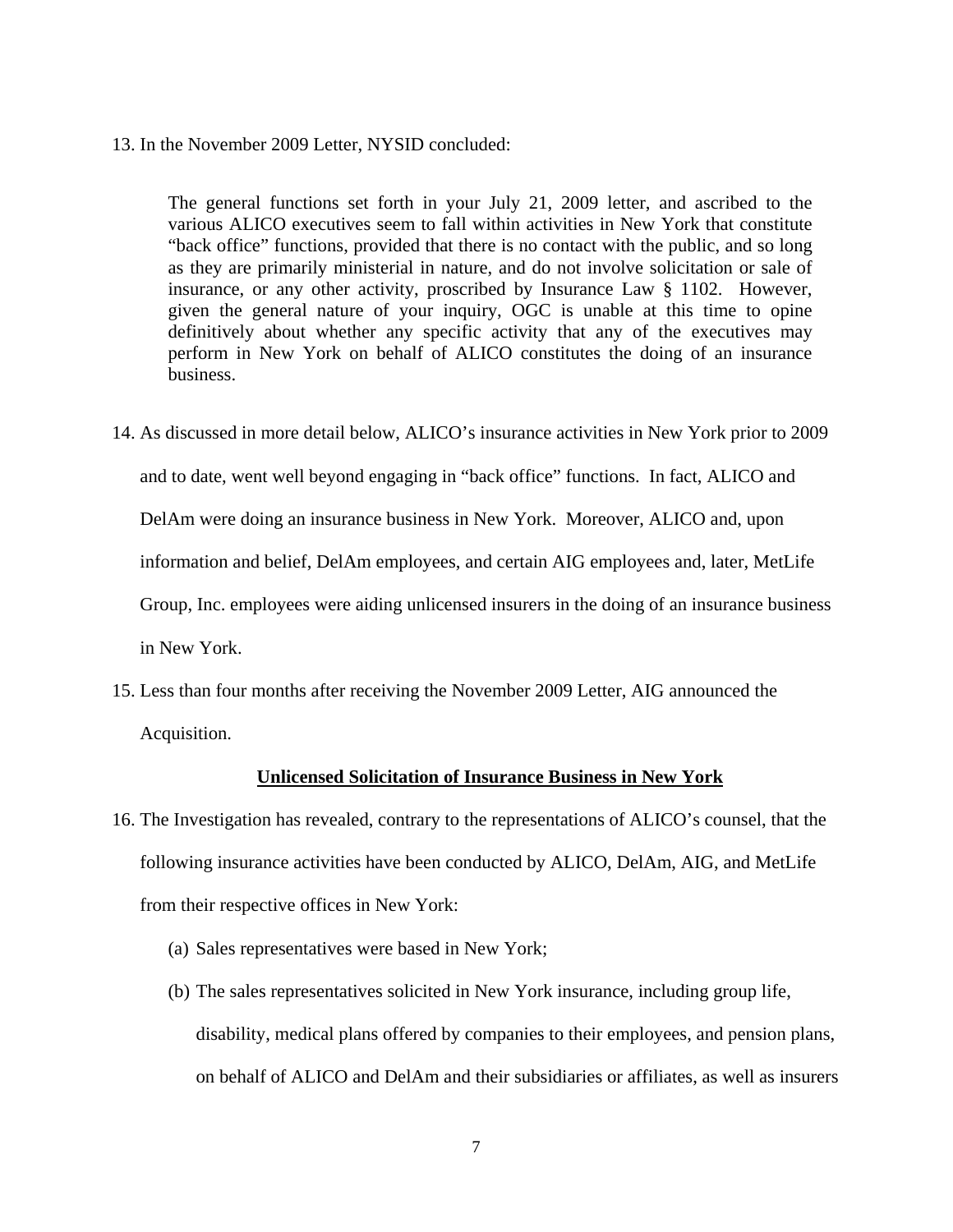not affiliated with either company, without any such insurer being duly licensed in New York;

- (c) The sales representatives were engaged in direct selling in New York to multinational companies on behalf of ALICO and DelAm and their subsidiaries and affiliates as well as insurers not affiliated with either company;
- (d) The sales representatives were not licensed as insurance brokers or agents in New York. Some of the sales representatives became licensed as insurance agents following the Acquisition;
- (e) The sales representatives conducted sales meetings in New York concerning group insurance products of ALICO, DelAm and their subsidiaries and affiliates as well as insurers not affiliated with either company;
- (f) The sales representatives had extensive contact with the multinational clients including periodic visits, regular phone calls and emails, deliveries of multinational pooling reports, and providing entertainment;
- (g) The sales representatives would also make personal visits in New York to the multinational clients and potential clients;
- generate new sales in the amount of \$25 million;<br> $8$ (h) The sales representatives conducted "road shows" in New York in order to solicit and sell group insurance products of ALICO, DelAm and their subsidiaries and affiliates and other unaffiliated insurers. The sales representatives, for example, conducted a "road show" at the AIG corporate dining room at 70 Pine Street for multinational companies with operations in Brazil. The Brazil "road show" was designed to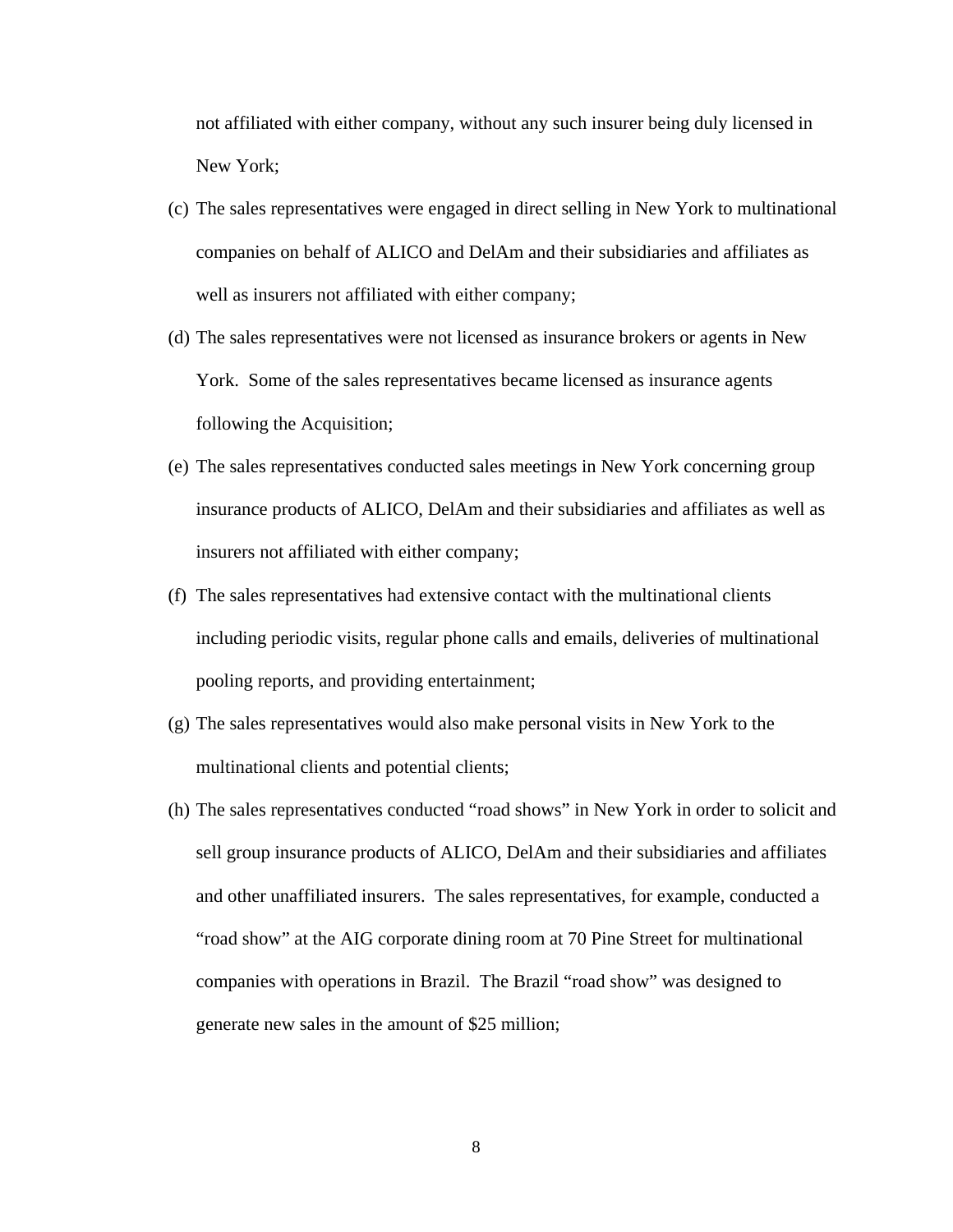- (i) The sales representatives had incentive compensation plans that compensated them for placing business with DelAm and the foreign operations of ALICO and its subsidiaries and affiliates and other unaffiliated insurers and were compensated based upon a percentage of premium collected by DelAm and ALICO and its subsidiaries and affiliates and other unaffiliated insurers;
- (j) ALICO and DelAm had an incentive compensation bonus that was changed from a commission at the advice of counsel. The incentive compensation bonus was based on how much the sales representatives were able to sell in terms of ALICO, DelAm and other insurers' insurance;
- (k) The sales executives in New York organized sales competitions among the sales representatives in order to increase sales productivity; and
- (l) The sales representatives also solicited purchases of group insurance products in New York for expatriate employees sent abroad by the multinational corporations on behalf of ALICO, DelAm, and their subsidiaries and affiliates and unaffiliated insurers.
- 17. AIG, ALICO, DelAm and MetLife insurance activities went well beyond engaging in "back office" functions. DFS has concluded that ALICO, AIG, DelAm and MetLife were soliciting insurance business in New York without a license.

#### **VIOLATIONS**

18. DFS finds the foregoing acts and practices of MetLife, AIG, ALICO and DelAm violate N.Y. Ins. Law §§ 1102, 2102(a) and 2117.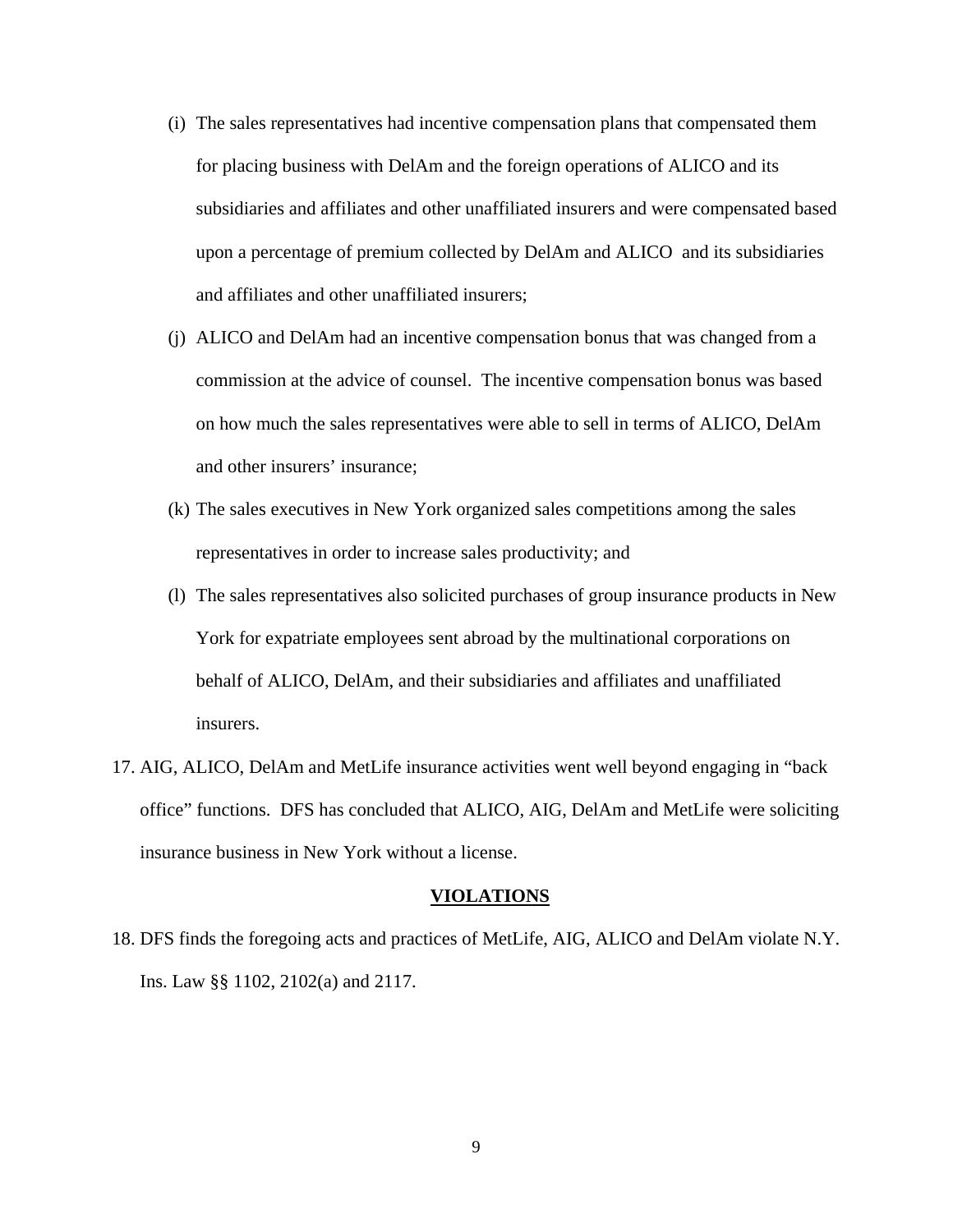#### **AGREEMENT**

### **I**. **Civil Penalty**

1. Within seven (7) days of the Effective Date, AIG shall pay a civil penalty pursuant to N.Y. Ins. Law § 109 in the amount of \$35 million to the New York State Department of Financial Services to address all underlying conduct of AIG. AIG agrees that it will not claim, assert, or apply for a tax deduction or tax credit with regard to any U.S. federal, state or local tax, directly or indirectly, for any portion of the civil monetary penalty paid pursuant to this Order. The payment shall be in the form of a wire transfer in accordance with DFS instructions or a certified or bank check made payable to the "Superintendent of Financial Services" and mailed to: New York State Department of Financial Services, One State Street, New York, New York, 10004-1511, Attn: Joy Feigenbaum, Executive Deputy Superintendent, Financial Frauds & Consumer Protection.

### **II. Compliance with New York Insurance Law**

2. AIG and AIG affiliates and subsidiaries shall comply with N.Y. Ins. Law §§ 1102, 2102(a) and 2117.

# **III. Other Relief**

3. AIG submits to the authority of DFS solely for purposes of effectuating this Consent Order.

### **IV. Breach of the Consent Order**

4. In the event that the DFS believes that AIG has materially breached this Consent Order, DFS will provide written notice of such breach to AIG and AIG must, within ten (10) business days from the date of receipt of said notice, or on a later date if so determined in the sole discretion of DFS, appear before DFS and have an opportunity to rebut the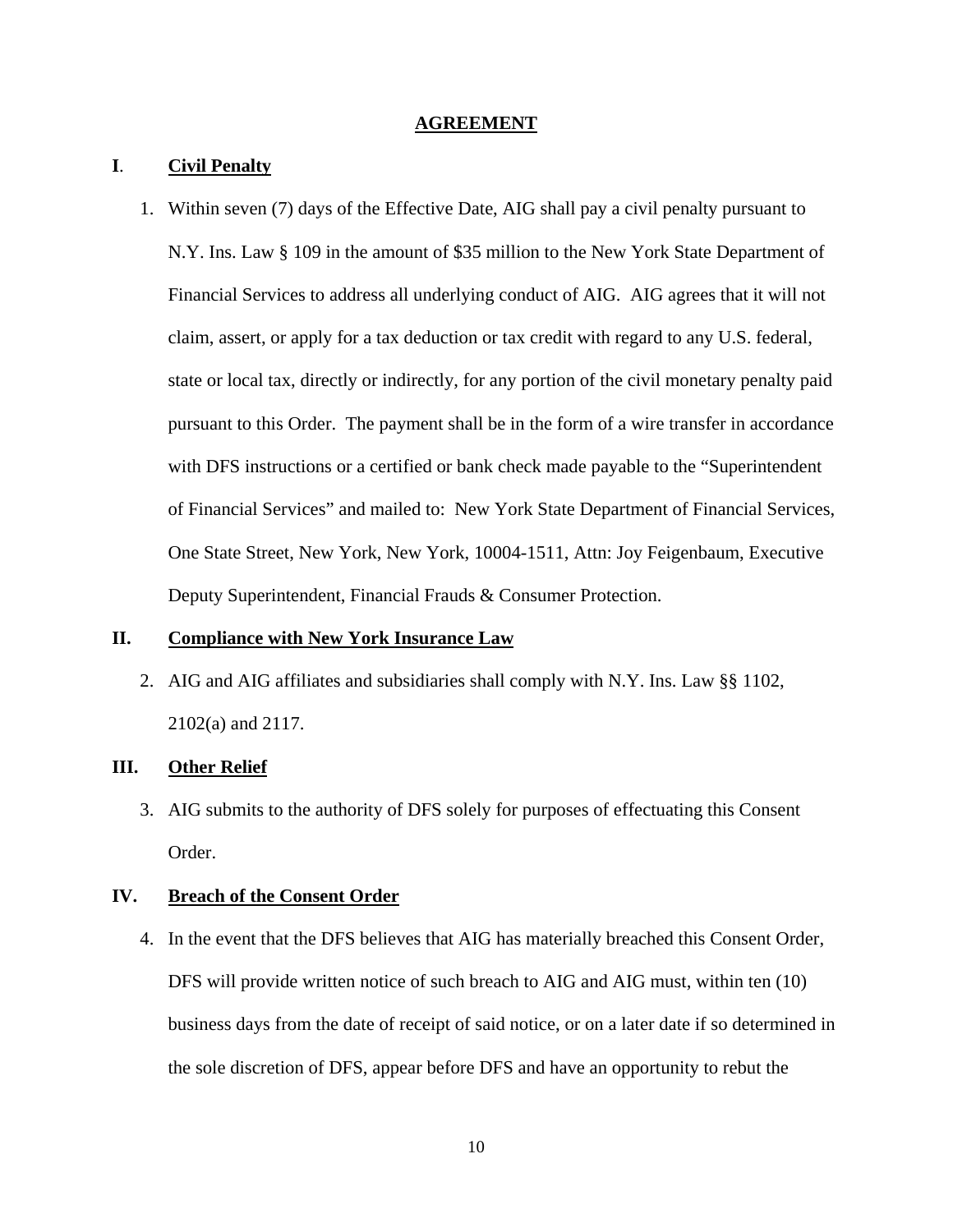evidence, if any, on the issue of whether a breach has occurred and, to the extent pertinent, to demonstrate that any such breach is not material or has been cured.

5. AIG understands and agrees that AIG's failure to appear in response to the notice of breach within the specified period as set forth in Section IV, Paragraph 4 is presumptive evidence of AIG's breach. Upon finding of a breach, DFS may take any and all actions available to it under the New York Insurance Law and the New York Financial Services Law, and may use any and all evidence available to it for any hearings, notices, orders and other remedies that may be available under New York law.

# **V. No Indemnification**

6. Neither AIG, nor any of its parents or affiliates shall, collectively or individually, seek or accept, directly or indirectly, reimbursement or indemnification, including, but not limited to, payment made pursuant to any insurance policy, or from MetLife, Inc., or any of its parents or affiliates, with regard to any or all of the amounts payable pursuant to Section I of this Consent Order. However, in the event that MetLife should seek indemnification or reimbursement from AIG for the fine, or any portion thereof, paid pursuant to the MetLife Consent Order, AIG shall not be precluded from seeking reimbursement or indemnification from MetLife for the monetary penalty paid pursuant to this Consent Order.

#### **VI. Voluntary Dismissal of Litigation**

7. Within seven (7) days of the Effective Date of this Consent Order, AIG shall submit a Voluntary Notice of Dismissal With Prejudice in the action entitled American International Group, Inc. v. Benjamin M. Lawsky, in his official capacity as

11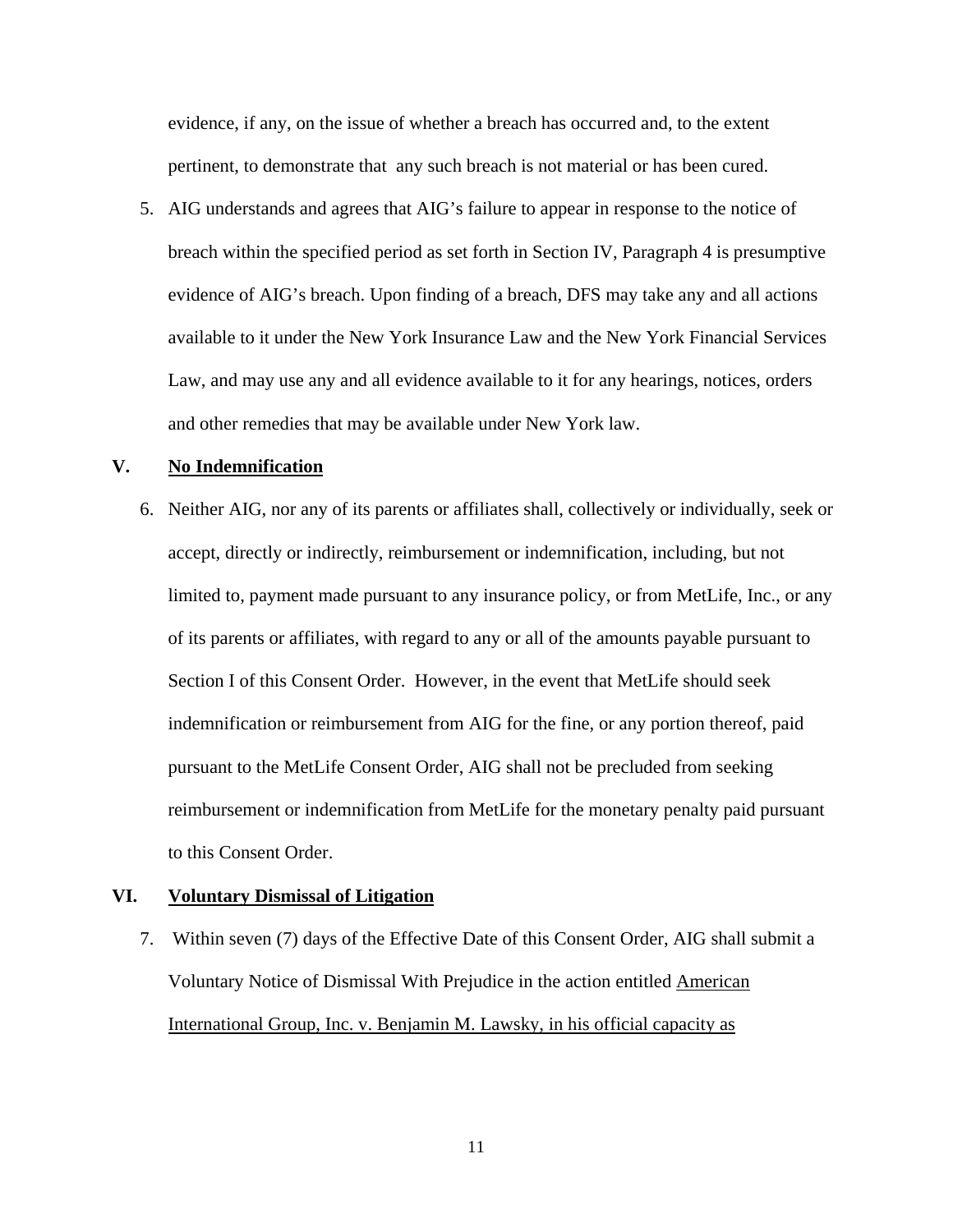Superintendent of the New York State Department of Financial Services, No. 14-cv-2355 (AJN), pending in the United States District Court for the Southern District of New York.

### **VII. Other Provisions**

- 8. DFS will not initiate any proceeding against AIG, its subsidiaries and affiliates, current or former employees, officers or directors of AIG, and any party who entered into a contract concerning global employee benefits with AIG, in connection with the activities that are the subject of the Investigation.
- 9. If AIG defaults on its monetary obligations under this Consent Order, DFS may terminate this Consent Order, at its sole discretion, upon ten (10) days' written notice to AIG. In the event of such termination, AIG expressly agrees and acknowledges that this Consent Order shall in no way bar or otherwise preclude DFS from commencing, conducting or prosecuting any investigation, action or proceeding, however denominated, related to the Consent Order, against them, or any one of them, or from using in any way the statements, documents or other materials produced or provided by AIG prior to or after the date of this Consent Order, including, without limitation, such statements, documents or other materials, if any, provided for purposes of settlement negotiations, except as may otherwise be provided in a written agreement with DFS.
- 10. DFS has agreed to the terms of this Consent Order based on, among other things, the representations made to DFS by AIG and/or its counsel in connection with DFS's Investigation and the Findings of the Investigation. To the extent that representations made by AIG or its counsel are later found to be materially incomplete or inaccurate, this Consent Order is voidable by DFS in the Superintendent of Financial Service's sole discretion.

12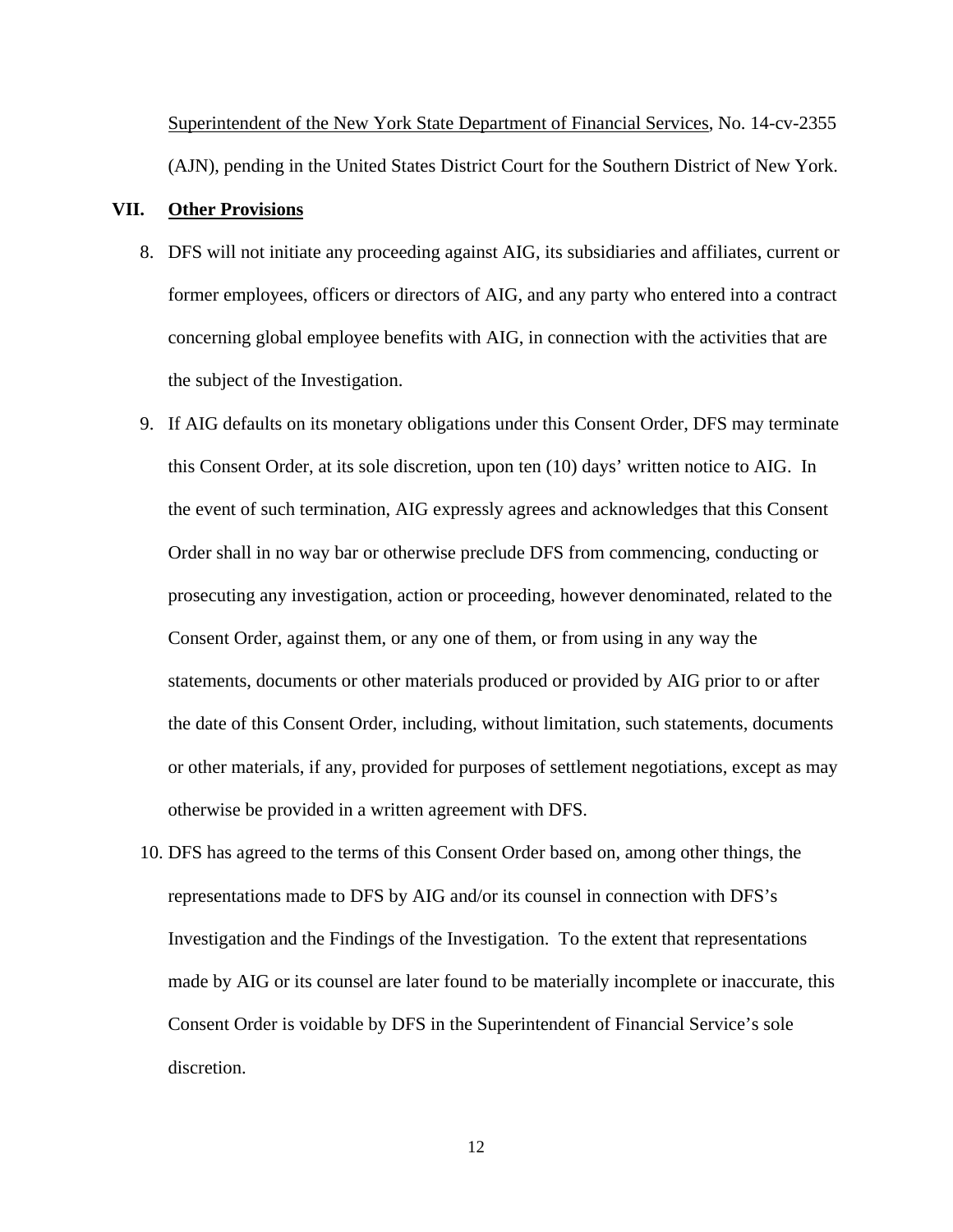- 11. This settlement does not settle or resolve any matters not specifically described in this Consent Order.
- 12. AIG shall, upon request by DFS, provide all non-privileged documentation and

information reasonably necessary for DFS to verify compliance with this Consent Order.

13. All notices, reports, requests, and other communications to any party pursuant to this

Consent Order shall be in writing and shall be directed as follows:

If to DFS:

New York Department of Financial Services One State Street New York, New York 10004-1511 Attention: Christopher B. Mulvihill, Senior Counsel to the Superintendent

If to AIG:

Weil, Gotshal & Manges LLP 767 Fifth Avenue New York, New York 10153 Attention: Robert F. Carangelo, Counsel for AIG

with a copy to:

Quinn Emanuel Urquhart & Sullivan, LLP 777 6th Street NW, 11th floor Washington, D.C. 20001-3706 Attention: William A. Burck, Counsel for AIG

14. This Consent Order and any dispute thereunder shall be governed by the laws of the State

of New York without regard to any conflicts of laws principles.

15. AIG waives its right to further notice and hearing in this matter only as to all of DFS's

findings contained in this Consent Order and agrees that no provision of this Consent

Order is subject to review in any court or tribunal.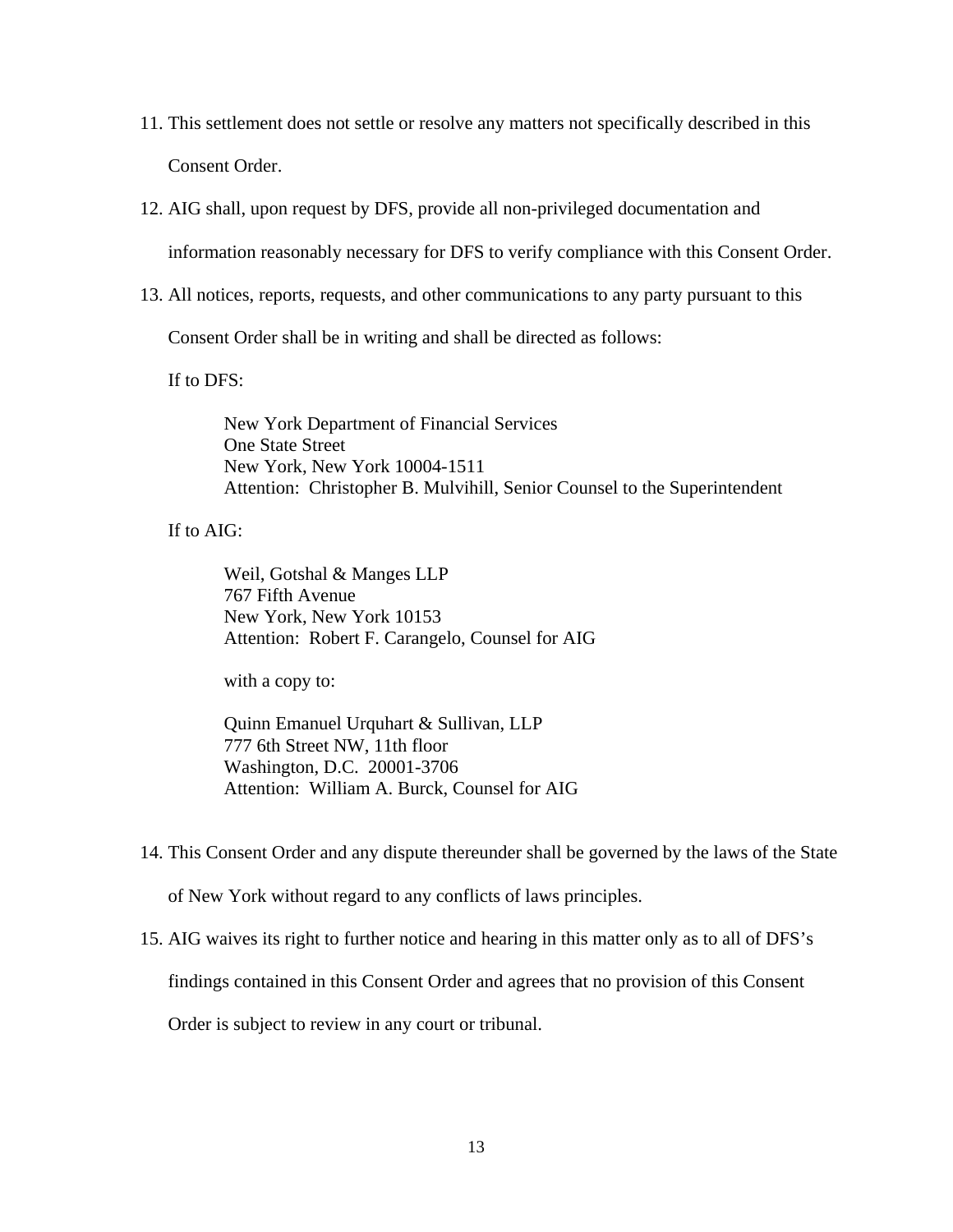- 16. This Consent Order may not be amended except by an instrument in writing signed on behalf of all the parties to this Consent Order.
- 17. In the event that one or more provisions contained in this Consent Order shall for any reason be held invalid, illegal, or unenforceable in any respect, such invalidity, illegality, or unenforceability shall not affect any other provision of this Consent Order.
- 18. This Consent Order may be executed in one or more counterparts, and shall become effective when such counterparts have been signed by AIG and approved by the Superintendent of Financial Services or his designee.
- 19. Upon execution by the parties to this Consent Order, DFS will discontinue the Investigation.
- 20. The Effective Date of this Consent Order is the date on which it shall be signed by each of the Respondents hereto and approved by the Superintendent of Financial Services.